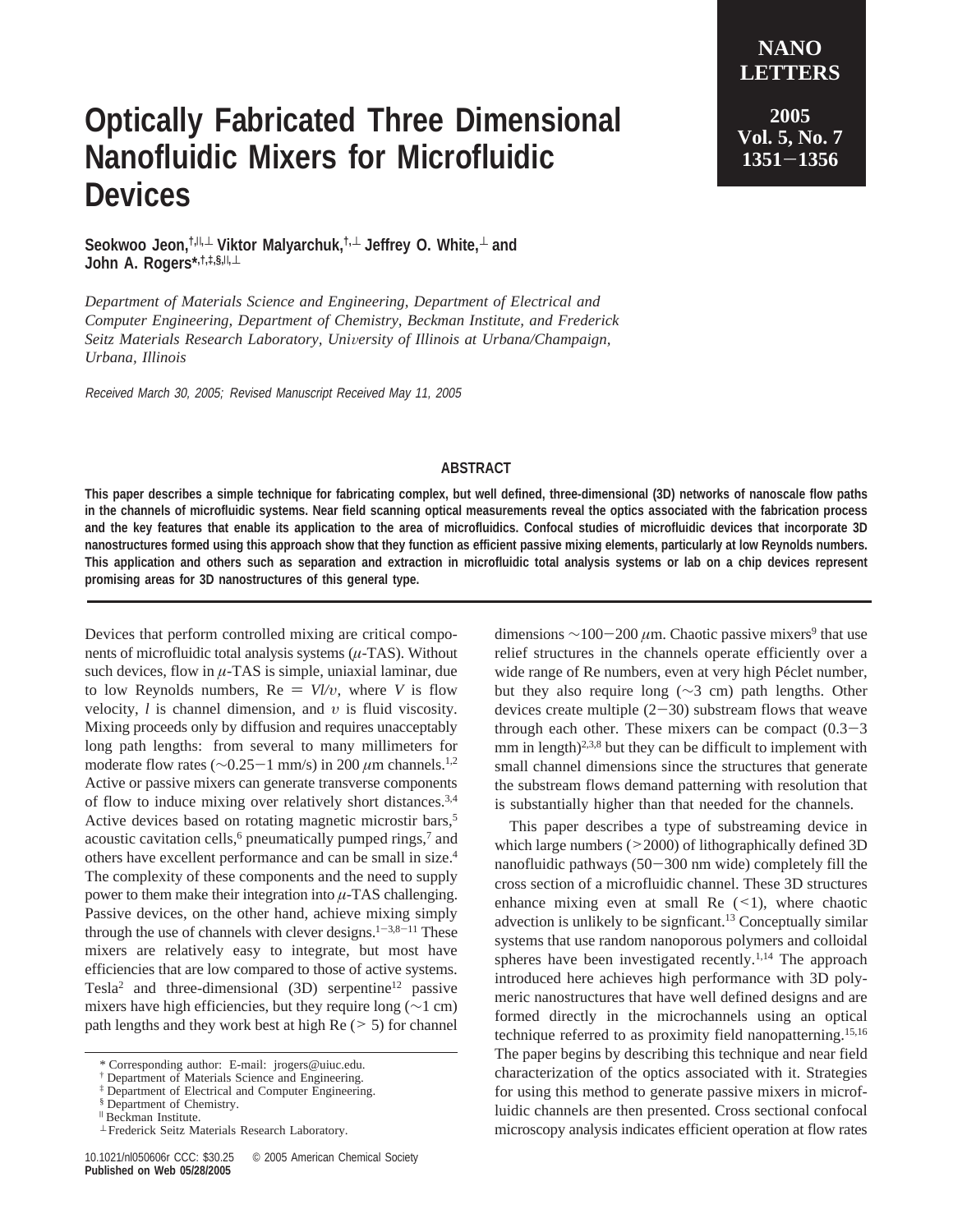

**Figure 1.** (a) Schematic illustration of the experimental setup for near field scanning optical microscopy (NSOM) of intensity distributions formed by passage of light (442 nm HeCd laser) through a phase mask that consists of a square array of cylindrical holes with 570 and 420 nm diameters and heights, respectively, spaced by 710 nm. (b) Three-dimensional (3D) plot of the measured intensity distribution. (c) Solid form 3D plot of the intensity distribution after applying of a cutoff filter that approximates the photopolymer exposure and development process. The nanostructured mixers described here have geometries similar to that shown in (c). The spaces between the interdigitated pillars form nanoscale  $(50-350 \text{ nm})$  paths for fluid flow.

up to 10 mm/s in  $25 \times 100 \ \mu m$  microchannels, even with devices that occupy small areas ( $\sim$ 1 mm<sup>2</sup>). This level of performance, together with the ease of fabricating such mixers with deterministic control over their geometries, suggests that this form of passive mixing might be valuable for *µ*-TAS and lab-on-a-chip applications.

Proximity field nanopatterning (PnP)<sup>15,16</sup> is a type of photolithographic technique that uses a transparent, conformable phase mask with sub-wavelength features of relief embossed onto its surface. This relief modulates the phase of light transmitted through the mask to generate a complex distribution of intensity near its surface. We used near field scanning optical microscopy (NSOM) to evaluate directly this intensity distribution. Figure 1a illustrates the experimental geometry. Measurements used an AlphaSNOM instrument from WITec Instruments Corp. with a HeCd laser operating at 442 nm. The mask consists of a structure of polyurethane (NOA 73, Norland Products Inc.) formed by replica molding against a ∼1 cm thick piece of poly(dimethylsiloxane) (PDMS) with a square array of posts embossed on its surface (570 nm diameter with 420 nm height, spaced 710 nm, fabricated by casting and curing against a pattern of photoresist on a silicon wafer).

The fabrication process described below relies on PDMS elements as the phase masks. NSOM measurements directly with PDMS masks are difficult, due to the tendency of the atomic force microscope type NSOM tip to stick to the low modulus surface of the PDMS. Figure 1b shows a 3D rendering of the intensity as a function of position along and away from the surface of the mask. The periodic variation in intensity with distance from the mask is related to the well-known self-imaging, or Talbot, effect. Exposing a photopolymer placed at the surface of the mask and then developing away the unexposed regions can produce a solid form replica in the geometry of the intensity pattern. Figure 1c shows a 3D plot generated by applying a sharp cutoff filter to the data of Figure 1b in a manner that simulates, in a simple way, the exposure and development steps.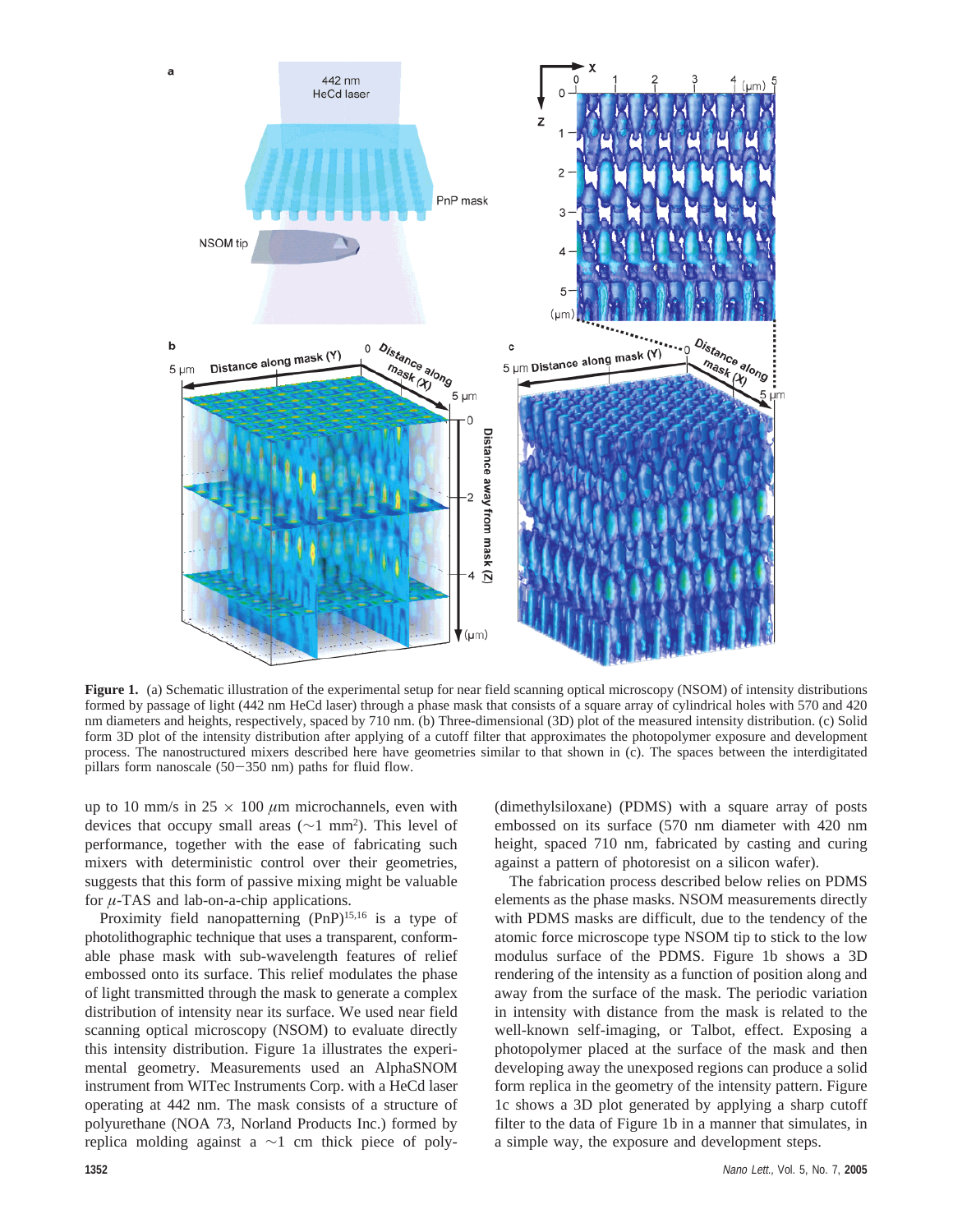The polymer structures used in this paper have overall geometries similar to that of Figure 1c, but with substantially smaller structural features, due to the ultraviolet (UV) exposure wavelengths and the higher refractive index of the photopolymer than air. The minimum feature size is determined, ultimately, by the optics. Well-controlled variations in intensity that have length scales as small as one-quarter of the exposure wavelength can be produced with masks of this type. NSOM measurements show that, with suitable illumination conditions, there is no loss of resolution with distance away from the mask surface, even for intensity features with sub-wavelength dimensions, up to the limits of translation of the stages used for our microscope (∼25 *µ*m). Scanning electron micrographs of structures formed using these intensity distributions, according to procedures described in the following, show effective working distances of  $> 200 \mu m$ .

All of the optics for PnP are built into the conformable mask. A critical feature of this element is that it can spontaneously form atomic scale, conformal "wetting" contacts with flat surfaces. This wetting process, which is driven by generalized adhesion forces, $17$  generates precise optical alignment (angle and position) in the direction perpendicular to surface of the mask. Placing such a mask into contact with a thick layer of a transparent photopolymer, passing UV light through the mask, removing the mask, and then developing the photopolymer generates a solid threedimensional replica of the distribution of intensity near the mask. The structures have geometries defined by the exposure wavelength and the layout of the mask. The mixing structures that we tested in a flow channel have shapes that are similar to that shown in Figure 1c. Features of this technique that make it well suited to applications in microfluidics include (i) capability to pattern substream flow paths with dimensions down to  $50-100$  nm, thereby making it suitable for use in microfluidic systems that have channel dimensions as small as a few microns, (ii) compatibility with mechanically robust photopolymers that can be easily integrated into microfluidic systems, (iii) long depth of focus and working distance to allow patterning of nanostructures throughout the depth of a microfluidic channel, and (iv) operation that requires only simple apparatus (i.e., the procedure can be carried out with a handheld ultraviolet lamp).

Figure 2 illustrates the steps for building a microfluidic device with a built-in 3D nanofluidic passive mixer. First, a thick  $(25 \mu m)$  uniform layer of a transparent photopolymer (SU-8) was spin cast onto a clean glass slide using a twolayer scheme to promote adhesion between glass and SU-8.16 Exposing the SU-8 to UV light (KarlSuss MJB3 mask aligner) through an amplitude mask with transparent regions in the geometry of a Y-junction microfluidic channel defined the layout of the overall system. A short postbake (95 °C for 3 min on hotplate) formed a 25 *µ*m thick cross-linked SU-8 structure (Figure 2a) in this Y-junction geometry. A second UV exposure (355 nm output of a frequency tripled Nd:YAG laser; Uniphase) through an amplitude mask with a 1000 *µ*m wide transparent slit on top of a thin PnP phase



**Figure 2.** Schematic illustration of steps for (a) defining a Y-junction microchannel structure with an amplitude mask and for (b) defining an integrated 3D periodic nanostructure using a conformable phase mask backed with an amplitude mask. (c) Developing away unexposed regions of the polymer yields a 3D nanostructured mixer integrated with a simple microfluidic system. (d) Sealing the top with PDMS through cold welding and introducing fluid flow lines complete the device.

mask defined the 3D nanostructure. The relief on the PnP mask consisted of a square array of cylindrical posts with 375 and 420 nm diameters and heights, respectively, spaced by ∼570 nm. The distribution of intensity generated by passing 355 nm light through this element has an overall geometry that is similar (but not identical) to that shown in Figure 1. Postbaking (70∼75 °C for 5 min in an oven) the sample, developing it (SU-8 developer, Microchem Corp.), transferring it directly to ethanol, and then drying it in air produced a Y-junction microfluidic channel with an integrated 3D nanofluidic mixer. The use of ethanol for the drying step reduces damage that can occur to the 3D structure when capillary forces associated with drying act on the SU-8 while it is saturated and swelled by the developer. Bonding a flat piece of PDMS to the SU-8 structure by cold welding<sup>18</sup> between uniform layers of Ti/Au (2/5 nm by electron beam evaporation) deposited on top of the PDMS and SU-8 formed a sealed microfluidic system. Machining holes through the PDMS and inserting tube connections completed the device.

Figure 3a shows an image of a typical device. Mixers with three different geometries were used: a 90° serpentine channel, 2100  $\mu$ m long (mixer 1, Figure 3a-f); a 60<sup>o</sup> serpentine channel, 1500 *µ*m long (mixer 2, Figure 3g); a straight channel, 1000 *µ*m long (mixer 3, Figure 3h). We also created, as a control, a device with a 90° serpentine channel, 2100 *µ*m long, but without a mixer (no mixer). All of the mixers have the structure illustrated in Figure 3d, e, and f. (Figure 3f was collected from a sample exposed in the same manner but not integrated into a microfluidic channel). The 3D structure fills the channels and consists of periodically spaced pillars with diameters of ∼300 nm and separations of  $\sim$ 570 nm and smaller (> 50 nm) secondary<br>1353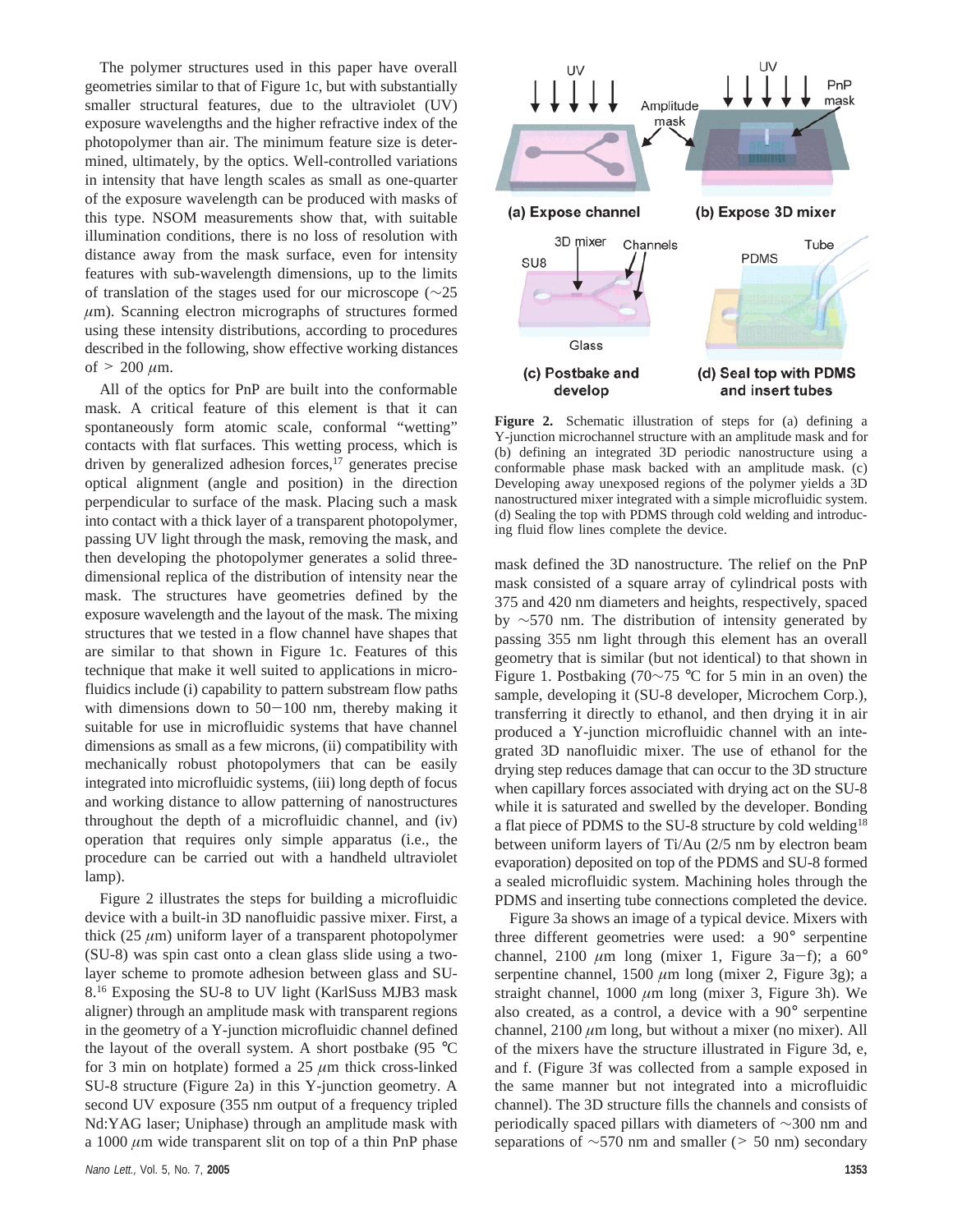

**Figure 3.** Optical micrograph of an assembled mixer 1 (a) and a magnified image showing the 3D nanostructure (b). Scanning electron micrograph (SEM) of a 3D mixer embedded in a serpentine microfluidic channel (c). SEM of 3D structures at the outlet (d) and in the middle (e) of the mixer. (f) Cross-sectional view of a 3D structure similar to the ones used in the mixers. The channels that exist in these systems have dimensions between 50 and 300 nm. The fabrication used conformable phase masks with relief structures in the form of a square array of 420 nm high circular dots (diameter: 375 nm, duty cycle: 35%). Optical microscope images of mixer 2 (g) and mixer 3 (h).

structures. Approximately 17 interdigitated layers of these pillars fill the channel along  $25 \mu m$  thickness. Nanoscale pathways  $(50-300 \text{ nm}$  wide) for fluid flow exist between these pillars. Heterogeneities (i.e., defects) in the structures can also influence the overall flow pathways.

Figure 4a shows two streams pumped through the system at velocities of 6.67 mm/s with a dual syringe pump (Stoelting Co.). The top stream consists of a low concentration aqueous solution of the fluorescent dye Rhodamine 6G  $(10^{-4}$  M). The bottom stream is pure distilled water. The flows did not appear to disrupt, to any noticeable extent, the polymeric 3D structures during the  $5-10$  h operation and range of flow velocities (0.01 to 50 mm/s) used for the experiments. The devices did show structural damage at very high flow velocity (∼100 mm/s), but failures in these cases were usually due to breaking of the seal between SU-8 and



**Figure 4.** Confocal microscopy images of mixer 1 at a flow velocity of 6.67 mm/s. The red in these images corresponds to fluorescence recorded from Rhodamine dye in water using Ar-ion laser excitation at 514 nm. (a) Top view reveals the mixing of two fluids consisting of Rhodamine in water (top) and pure water (bottom), after passing through nanofluidic mixer 1. Series of confocal images collected at the outlet of the mixer at various distances through the thickness of the channel (steps of 4 microns) (b) and a cross-section image (c).

flat PDMS. A series of confocal fluorescent microscope images at different depths (Figure 4b) and a cross-sectional view (Figure 4c) at the outlet of mixer illustrate the level of mixing that can be achieved. (We note that it was not possible to perform cross-sectional confocal measurements in the areas of the mixers, due to the large degree of scattering produced by the 3D structures.) Although the details of the operation of these complex structures are difficult to define completely, we believe that an important aspect is based on the concept of "lamination", as illustrated in Figure 5. In particular, the interdigitated 3D structures in the mixers can split flows vertically, thereby enabling them to move transversely relative to one another. Recombination of these flows after this transverse motion constitutes a lamination process that reduces the characteristic time,  $\tau \sim l^2/D$ , where *l* is stream separation, *D* is diffusivity, needed to achieve diffusive mixing. Other mechanisms, such as transverse flows induced in a given plane by passage through the pillars, especially in the presence of the heterogeneity in the 3D structures, may also be important. Chaotic advection and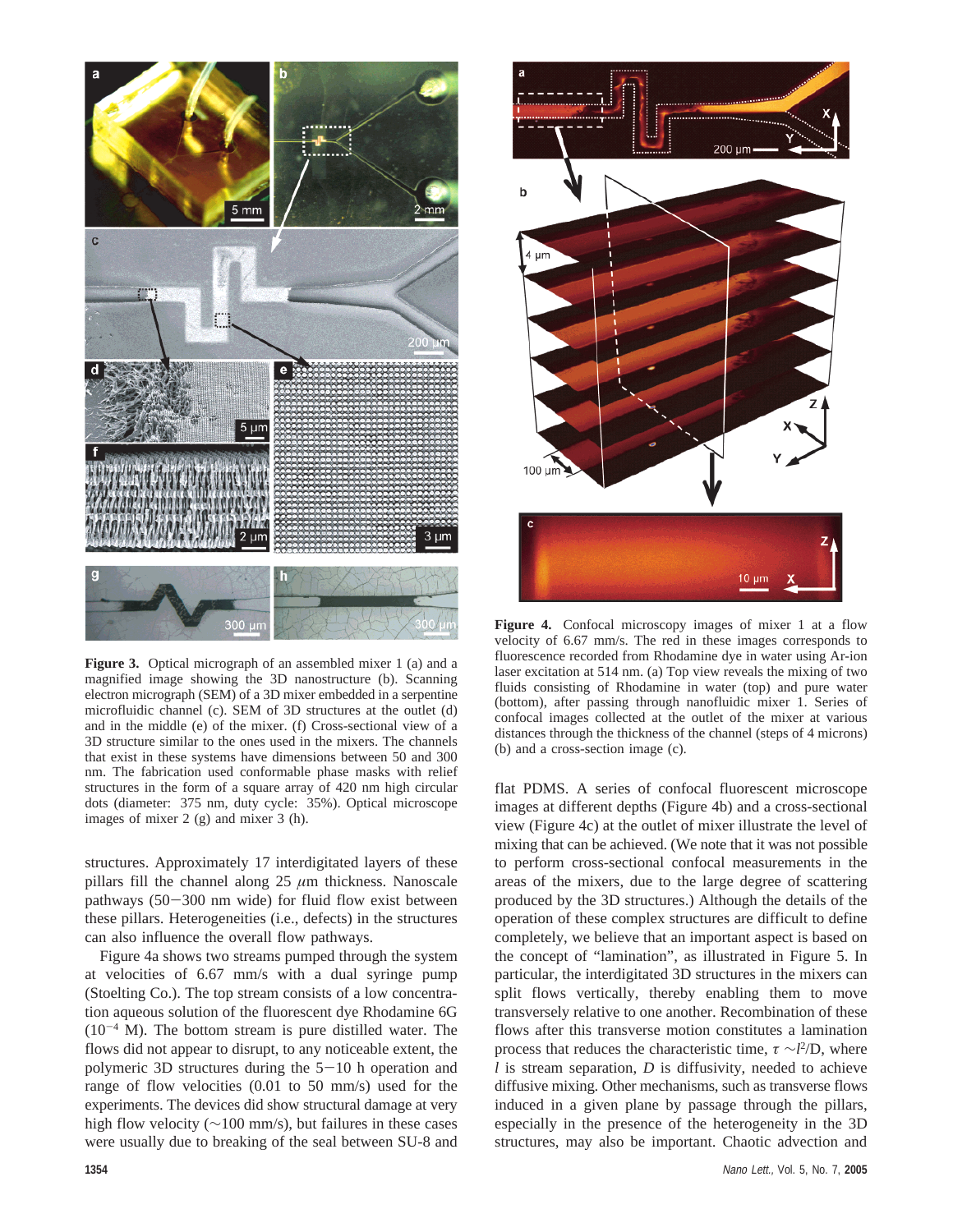

**Figure 5.** Schematic illustration of vertical lamination of flow streams that pass through a three-dimensional unit cell similar to that of the mixers described here. This lamination mechanism reduces the distance (and, therefore, the time) over which diffusion must occur to achieve mixing.

recirculating eddies may also contribute to mixing, but they are unlikely to be significant for the range of flow rates and channel geometries investigated here, partly due to the extremely low Re associated with flows through the nanochannels.2 In a straight, open channel without a mixer, the fluids require a path length (∼*τV*) of ∼70 mm to be mixed.

To investigate further the characteristics of these mixers, we compared the efficiencies of mixer  $1-3$  and no mixer at different flow rates. To quantify the efficiencies, we collected cross-sectional confocal images of the channels just after the end of the mixers and subtracted their background intensities (as evaluated from dark regions located far away from the channels). We then computed integrated intensities up to, but not including, the regions directly adjacent to the channel walls. (This procedure uses approximately 90% of the width and height of the cross-section. The rectangles indicated in dashed lines in the upper frame of Figure 6d indicate the areas that were used.) The integrated intensities evaluated from the halves of the channels just after the mixers (the right halves indicated in the inset images of Figure 6d) were divided by the integrated intensities evaluated across the entire channel. For the no mixer case, instead of crosssectional images, we used, for convenience, in-plane confocal images collected along a 500 *µ*m length of the channel at the midpoint in its depth. This procedure is equivalent to the cross-sectional approach, since the fluid distribution in the no mixer case does not vary with channel depth. With either procedure, 0.5 corresponds to complete mixing;  $\leq 0.5$ corresponds to incomplete mixing. Both of these simple methods for quantifying the degree of mixing are suitable for our systems and lead to smooth, gradual intensity variations without the type of fine structures observed at the outputs of other classes of mixers. Efficiencies are comparable for all mixers at the lowest flow rate. Here, purely



Figure 6. Confocal microscopy images of mixer 1 (left frames) and no mixer (right frames) showing different levels of mixing at flow velocities of 13.3 mm/s (a), 1.33 mm/s (b), and 0.133 mm/s (c). (d) Mixing efficiency as a function of flow velocity with four different mixers. Cross section of mixer 1 at 1.33 mm/s (inset left) and 13.3 mm/s (inset right), scale of inset images:  $25 \mu m$ . The white dashed squares in the insets illustrate the areas of the channel cross sections that were used to compute the mixing efficiencies.

diffusive mixing, even without any 3D structure (i.e., no mixer), is possible because the times for passage through the channels are longer than *l* 2 /D (∼10 s). As the flow rate increases, the efficiency of no mixer drops rapidly, while those of mixers  $1-3$  drop much more slowly. In this regime, the 3D structures are important to facilitate mixing. The performance is significantly better than that of random nanoporous mixers,<sup>1</sup> which require 10 mm channel lengths to mix at flow velocities of 1 mm/s at similar Re and with similar channel dimensions. The decrease in efficiencies of mixers  $1-3$  with increasing flow rate is consistent with a mixing mechanism that does not depend strongly on turbulent